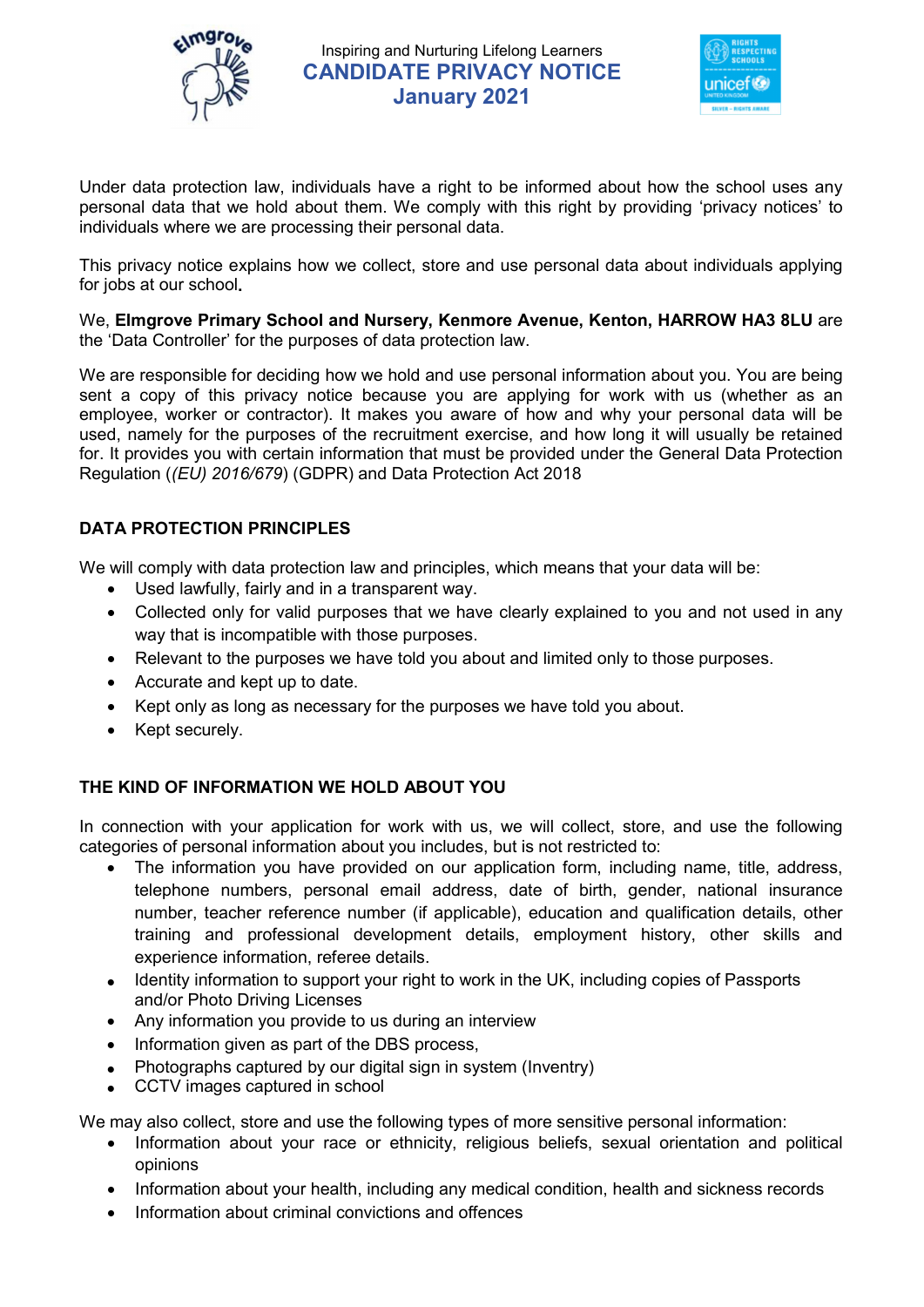



## HOW IS YOUR PERSONAL INFORMATION COLLECTED?

We collect personal information about candidates from the following sources:

- You, the candidate.
- Recruitment agencies, from which we collect the following categories of data: name, title, address, telephone numbers, personal email address, date of birth, gender, national insurance number, teacher reference number (if applicable), education and qualification details, other training and professional development details, employment history, other skills and experience information, referee details.
- Disclosure and Barring Service in respect of criminal convictions
- Your named referees, from whom we collect the following categories of data: skills in relating to teaching, relationship with pupils, subject knowledge, relationship with parents, behavior management, experience of monitoring and supporting staff performance, relationship with colleagues, commitment to raising standards, commitment to ensure that children achieve their best in school, meeting deadlines, ability to work to manage different task at the same time, time management, leadership skills, administrative skills, ICT skills, Ability to be flexible and initiate change, punctuality., disciplinary/allegation/ concerns/ capability information, suitability to work with children.

## HOW WE WILL USE INFORMATION ABOUT YOU

We will use the personal information we collect about you to:

- Assess your skills, qualifications, and suitability for the role advertised
- Carry out background and reference checks, where applicable
- Communicate with you about the recruitment process
- Keep records related to our safer recruitment policy
- Comply with legal or regulatory requirements

It is in our legitimate interests to decide whether to appoint you to role since it would be beneficial to our business to appoint someone to that role

We also need to process your personal information to decide whether to enter into a contract of employment with you.

Having received your application form and the results from any in-tray exercises or lesson observations, we will then process that information to decide whether you meet the basic requirements to be shortlisted for the role. If you do, we will decide whether your application is strong enough to invite you for an interview. If we decide to call you for an interview, we will use the information you provide to us at the interview to decide whether to offer you the role. If we decide to offer you the role, we will then take up references, carry out a criminal record check and occupational health review before confirming your appointment.

### If you fail to provide personal information

If you fail to provide information when requested, which is necessary for us to consider your application (such as evidence of qualifications or work history), we will not be able to process your application successfully. For example, if we require references for this role and you fail to provide us with relevant details, we will not be able to take your application further.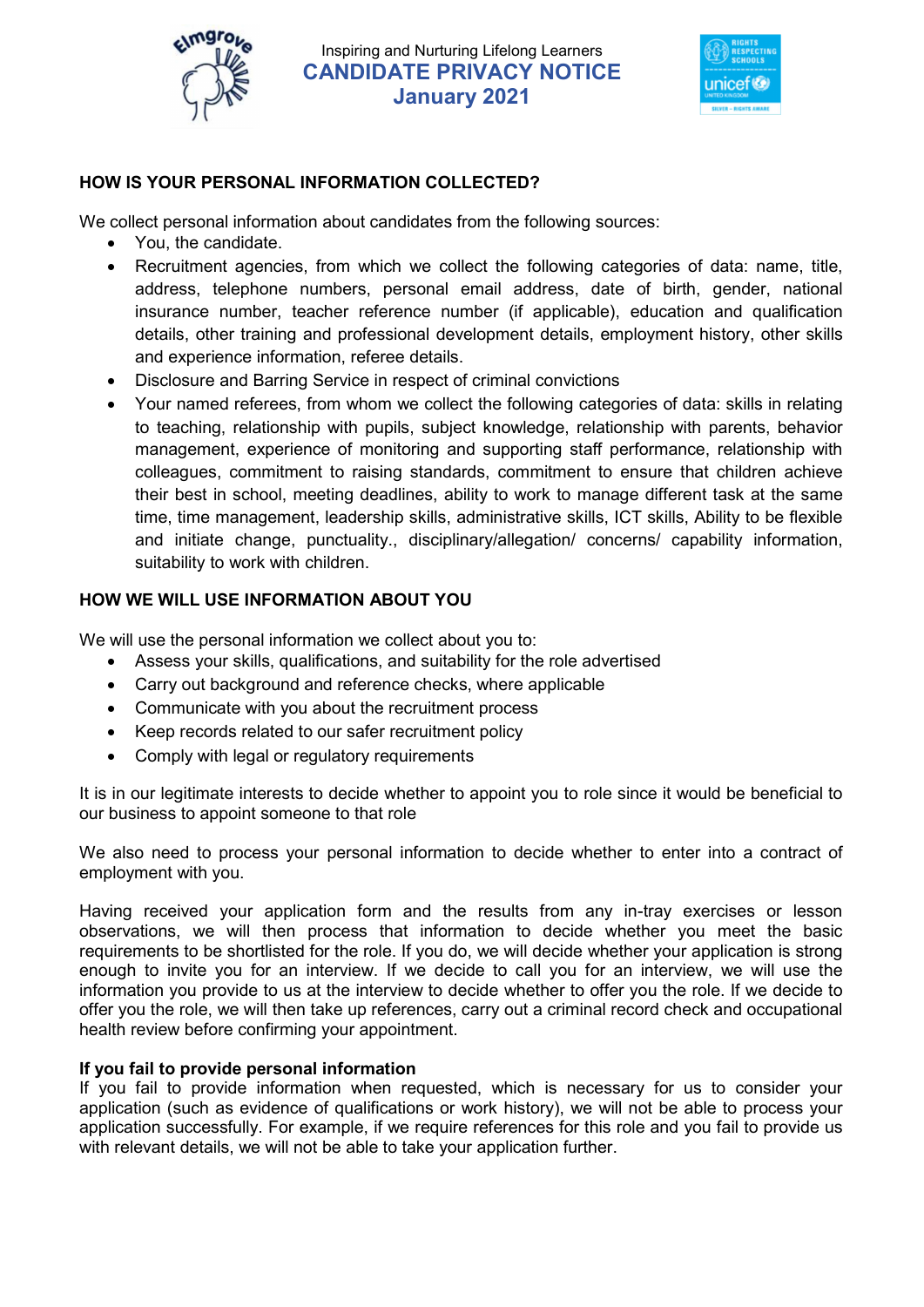



### HOW WE USE PARTICULARLY SENSITIVE PERSONAL INFORMATION

We will use your particularly sensitive personal information in the following ways:

- We will use information about your disability status to consider whether we need to provide appropriate adjustments during the recruitment process, for example whether adjustments need to be made during the in-tray exercises/ lesson observation or interview.
- We will use information about your race or national or ethnic origin, religious, philosophical or moral beliefs, or your sexual life or sexual orientation, to ensure meaningful equal opportunity monitoring and reporting in accordance with any governing legislation.

#### ABOUT CRIMINAL CONVICTIONS

We envisage that we will process information about criminal convictions.

We will collect information about your criminal convictions history if you are offered the role (conditional on checks and any other conditions, such as references, being satisfactory). We are required to carry out a criminal records check in order to satisfy ourselves that there is nothing in your criminal convictions history which makes you unsuitable for the role. In particular:

- We are legally required Keeping Children Safe in Education (KCSIE) Sept 2020 to carry out criminal record checks for those carrying out this role
- This role is one which is listed on the Rehabilitation of Offenders Act 1974 (Exceptions) Order 1975 (SI 1975/1023)] and is also specified in the Police Act 1997 (Criminal Records) Regulations (SI 2002/233)] so is eligible for an enhanced check from the Disclosure and Barring Service.
- We have in place an appropriate policy document and safeguards which we are required by law to maintain when processing such data.

#### AUTOMATED DECISION-MAKING

You will not be subject to decisions that will have a significant impact on you based solely on automated decision-making.

### DATA SHARING

#### Why might you share my personal information with third parties?

We will only share your personal information with the following third parties for the purposes of processing your application: our local authority, suppliers and service providers, employment and recruitment agencies.

All our third-party service providers and other entities in the group are required to take appropriate security measures to protect your personal information in line with our policies. We do not allow our third-party service providers to use your personal data for their own purposes. We only permit them to process your personal data for specified purposes and in accordance with our instructions.

### DATA SECURITY

We have put in place appropriate security measures to prevent your personal information from being accidentally lost, used or accessed in an unauthorised way, altered or disclosed. In addition, we limit access to your personal information to those employees, agents, contractors and other third parties who have a business need-to-know. They will only process your personal information on our instructions and they are subject to a duty of confidentiality.

We have put in place procedures to deal with any suspected data security breach and will notify you and any applicable regulator of a suspected breach where we are legally required to do so.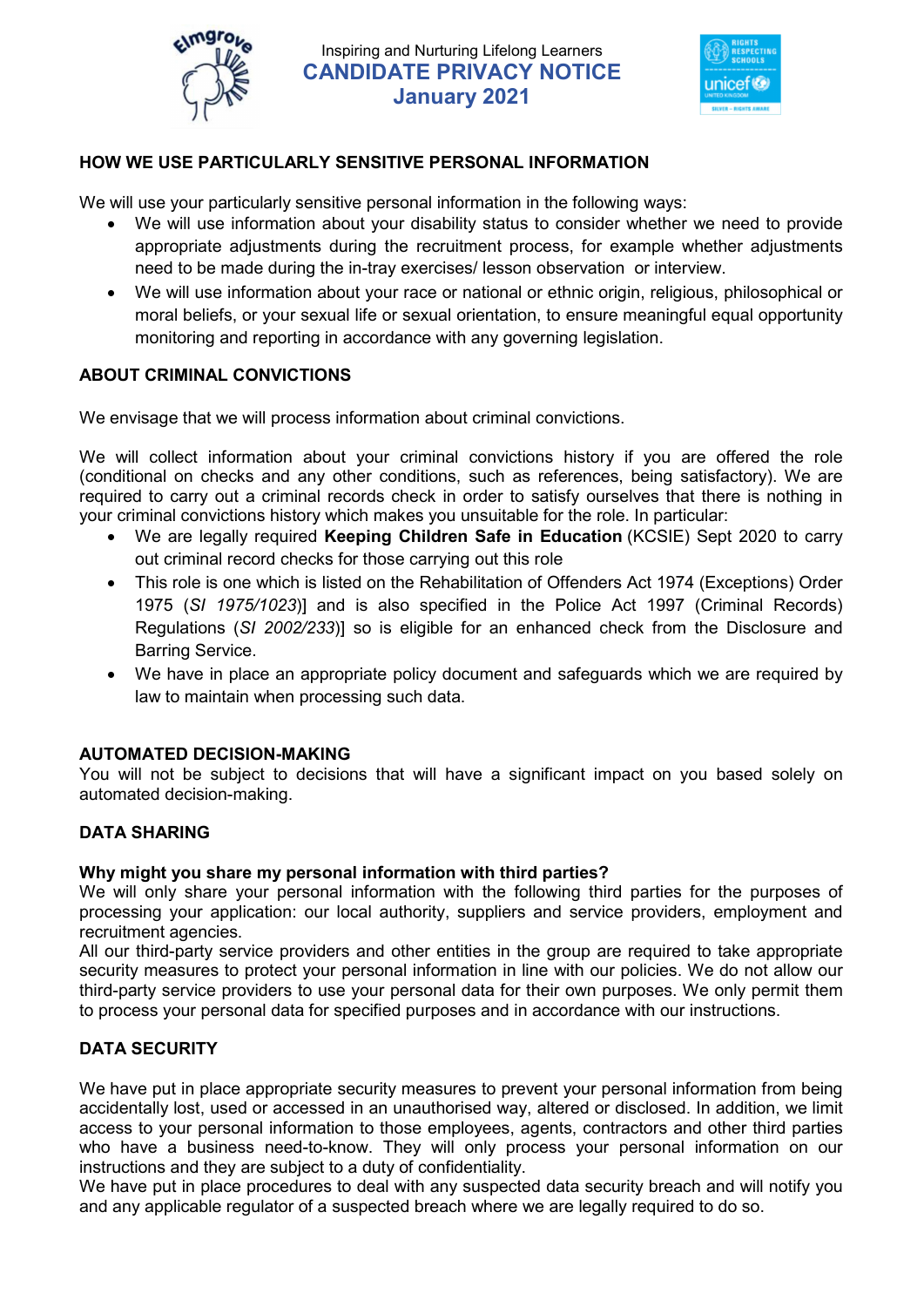



### DATA RETENTION

#### How long will you use my information for?

We will retain your personal information for a period of six months after we have communicated to you our decision about whether to appoint you to the role]. We retain your personal information for that period so that we can show, in the event of a legal claim, that we have not discriminated against candidates on prohibited grounds and that we have conducted the recruitment exercise in a fair and transparent way. After this period, we will securely destroy your personal information in accordance with our data retention policy.

If we wish to retain your personal information on file, on the basis that a further opportunity may arise in future and we may wish to consider you for that, we will write to you separately, seeking your explicit consent to retain your personal information for a fixed period on that basis.

#### RIGHTS OF ACCESS, CORRECTION, ERASURE, AND RESTRICTION

#### Your rights in connection with personal information

Under certain circumstances, by law you have the right to:

- Request access to your personal information (commonly known as a "data subject access request"). This enables you to receive a copy of the personal information we hold about you and to check that we are lawfully processing it.
- Request correction of the personal information that we hold about you. This enables you to have any incomplete or inaccurate information we hold about you corrected.
- Request erasure of your personal information. This enables you to ask us to delete or remove personal information where there is no good reason for us continuing to process it. You also have the right to ask us to delete or remove your personal information where you have exercised your right to object to processing (see below).
- Object to processing of your personal information where we are relying on a legitimate interest (or those of a third party) and there is something about your particular situation which makes you want to object to processing on this ground. You also have the right to object where we are processing your personal information for direct marketing purposes.
- Request the restriction of processing of your personal information. This enables you to ask us to suspend the processing of personal information about you, for example if you want us to establish its accuracy or the reason for processing it.
- Request the transfer of your personal information to another party.

If you want to review, verify, correct or request erasure of your personal information, object to the processing of your personal data, or request that we transfer a copy of your personal information to another party, please contact our data protection officer in writing.

#### RIGHT TO WITHDRAW CONSENT

When you applied for this role, you provided consent to us processing your personal information for the purposes of the recruitment exercise. You have the right to withdraw your consent for processing for that purpose at any time. To withdraw your consent, please contact our data protection officer. Once we have received notification that you have withdrawn your consent, we will no longer process your application and, subject to our retention policy, we will dispose of your personal data securely.

#### DATA PROTECTION OFFICER

We have appointed a data protection officer (DPO) to oversee compliance with this privacy notice. If you have any questions about this privacy notice or how we handle your personal information, please contact the DPO]. You have the right to make a complaint at any time to the Information Commissioner's Office (ICO), the UK supervisory authority for data protection issues.